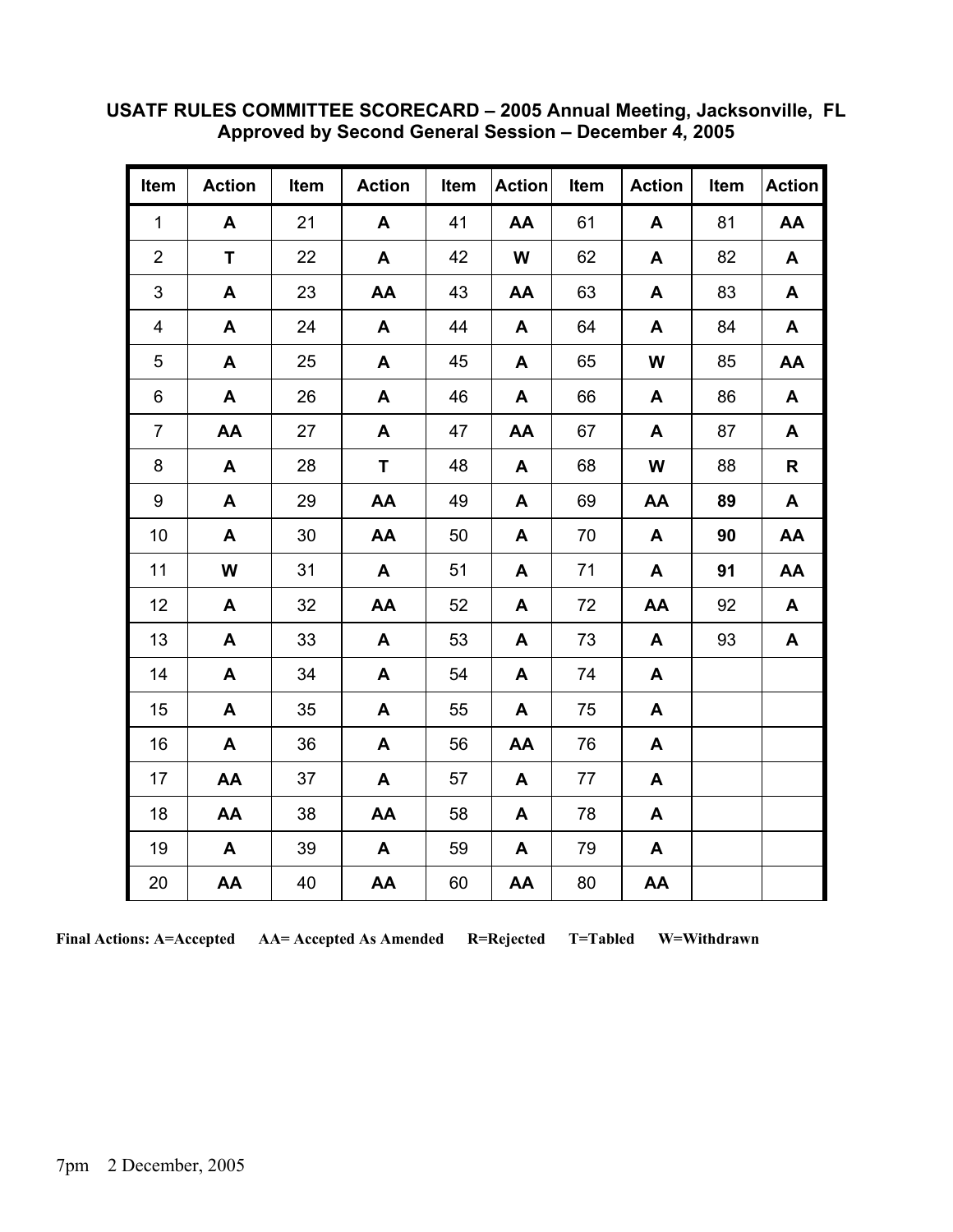## **Amended items to the 2005 USATF Rules Package Approved by Second General Session – December 4, 2005**

Item 7 – Add Rule 125.3 as follows and renumber: (IAAF 51)

When appointed, the Start Referee has the authority to make a final decision on any facts related to the start of a race where there is disagreement with a decision of the Starter. This authority is not granted in cases when the start involves a false start detected by a false start detection apparatus, unless for any reason the Referee determines that the information provided by the apparatus is obviously inaccurate or not fully considered.

Item 17 – Add the following as a Note:

**Note:** *Orthotic inserts required for medical purposes are exempt from this rule.*

Item 18 – Remove the Note from the submission.

Item 20 – Amend Rule 144.6 as follows: (IAAF 81)

Any athlete giving or receiving assistance during ((a field)) any event other than as specified in 144.3(a) must be cautioned by the Referee and warned that for any repetition, he or she will be disqualified from that event ((barred from further participation in that event. Any performance accomplished up to that time shall stand.)) If such disqualification occurs, any performance accomplished up to that time in the same event session shall not be considered valid. Performances accomplished in any previous event session, such as a qualifying round, shall stand.

 **NOTE 1:** *For Youth Athletics exception, see Rule 302.5(k).*

 **NOTE 2:** *Information conveyed to an athlete by an official is not considered assistance provided such information is made available to all athletes.*

Item 23 – Add Rule 146.4 and Add Rule 146.5 and

Amend Rule 146.3, as follows, and renumber: (IAAF 60, 89, 90)

 Protests, at the discretion of the Games Committee or the Referee, may be made orally or in writing. For National Championships, they must be made in writing. ((For protests concerning field event measurements see Rule 180.14.))

- Rule 146.4: In races where a false start control apparatus is used, if an immediate oral protest is made regarding a decision by the Starter to charge a false start, the Referee may allow an athlete to compete under protest in order to protect the rights of all concerned and provide the time required to determine if the information provided by the apparatus is obviously inaccurate.
- Rule 146.5: If an immediate oral protest is made, regarding a decision of a Field Judge that a jump or throw is foul or is invalid, the jump or throw should be measured, if possible, in order to protect the rights of all concerned. The measurement should be announced only if the protest is upheld.

Delete Rule129.4 Delete Rule180.14

Item 29 –Add Rule 165.10(d) as follows: (IAAF 108) In all fully automatic systems, the picture production and the time system shall be synchronized generating a uniformly marked time scale graduated in  $1/100<sup>th</sup>$  of a second. The photo finish system must be able to

produce a printed picture that shows the time for each runner.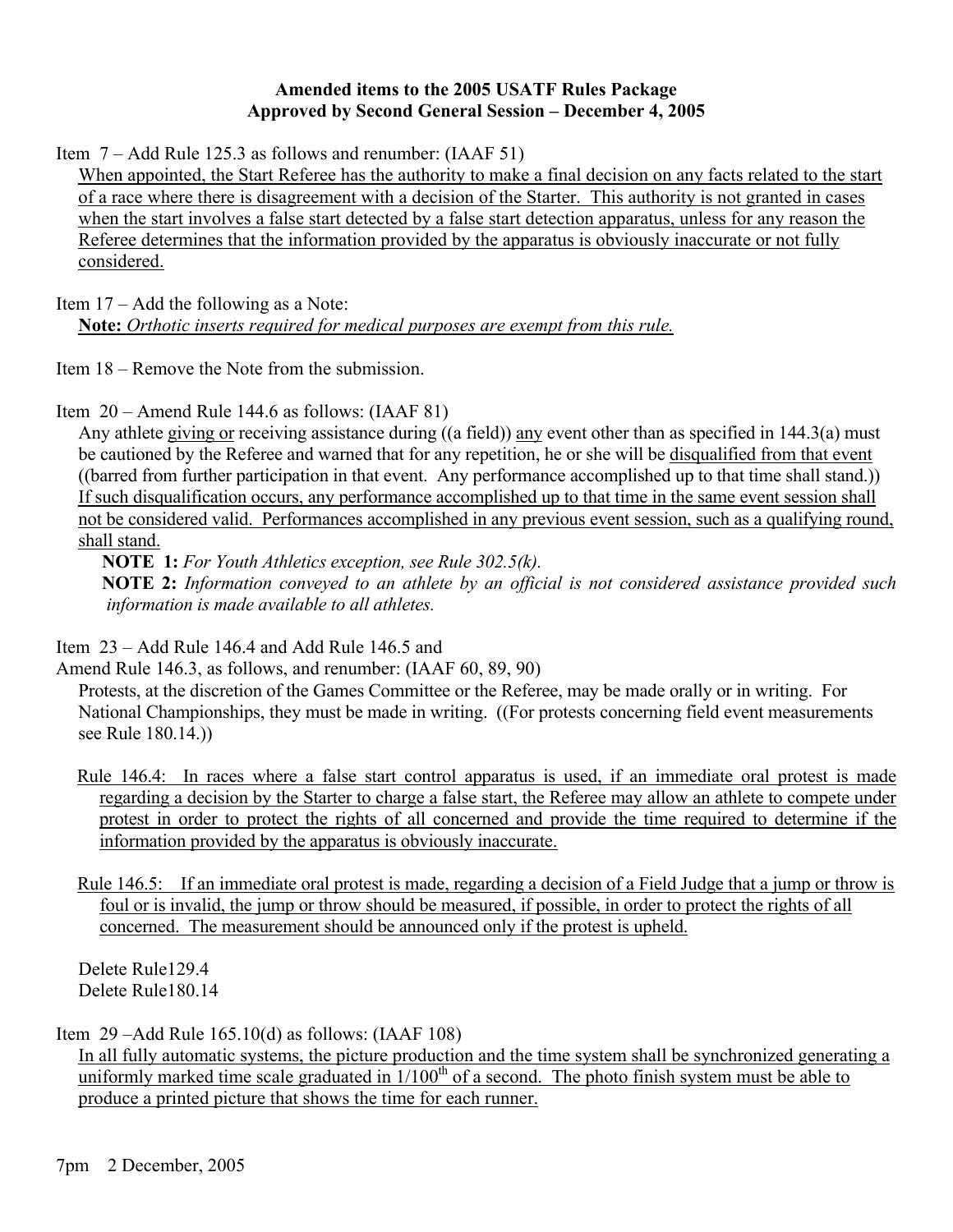Item 30 – Amend the first sentence of Rule 165.1 as follows:

Four ((Three)) methods of timing are official, hand timing, fully automatic timing, video timing, and transponder timing as set forth in this Rule.

Amend Rule 165.12 as follows and renumber Rules 165.12 and 165.13: (IAAF 108)

## **Video Timing**

A videotape-based system may be used for non-championship competition, provided:

- (a) it complies with the provisions of Rule 165.10 ((is started automatically by the Starter's pistol));
- (b) it uses a videotape camera aligned with the finish line and videotape that produces at least 50 frames per second; and
- (c) it incorporates a timing device that generates a reading to 1/100th of a second. When a frame-by-frame videotape-based system is used, the official time for each competitor shall be read from the time of the frame where the competitor is positioned exactly at, or immediately after, the finish line;
- $((d)$  it is able to produce a printed picture that shows the time for each runner and whether or not the timing device has been started automatically by the Starter's pistol; and ))

 $(((e)$  it is so manufactured that the picture production and the time system are synchronized.  $))$ 

**Note:** *Video timing is not fully automatic timing and is intended to be used as a backup timing system.*

Amend Rule 165.14 as follows:

((As an alternative,)) A photofinish system based on a combination of a video CCD (Charge Coupler Device) camera with a minimum of 100 lines per second, a computer and an appropriate electronic timing device may be used, provided this system is calibrated by an independent testing laboratory. ((The system must be aligned with the finish line and must comply with the requirements of Rule  $165.12(a)$ , (d) and (e).)) The system must record the finish through a camera with a vertical slit, positioned in the extension of the finish line, producing a continuous image. The image must also be synchronized with a uniformly marked time-scale graduated in  $1/100^{th}$  of a second.

Item 32 – Amend Rule 165.16 as follows: (IAAF 107, 110)

The use of transponder timing systems in race walking events not held entirely within a stadium, road and cross country races is permitted provided that:

Item 38 – Add the following Note at the end of the submission:

**Note:** *In the 2000m event, if the water jump is on the inside of the track, the finish line has to be passed twice before the first lap with five jumps.*

Item 40 – Amend Rule 169.4 as follows: (IAAF 133)

Each competitor shall go over or through the water ((, and anyone who steps to one side or the other of the water or of any hurdle or trails the foot or leg below the horizontal plane of the top of any hurdle at the instant of clearance shall be disqualified. The competitor must clear each jump, but may jump or vault each hurdle, or place a foot on each hurdle, including the hurdle at the water jump.)) . An athlete shall be disqualified if he/she:

(a) does not jump any hurdle;

(b) steps to one side or the other of the jumps; or

(c) trails the leg or foot below the horizontal plane of the top of any hurdle at the instant of clearance. Provided this Rule is observed, an athlete may go over each hurdle in any manner.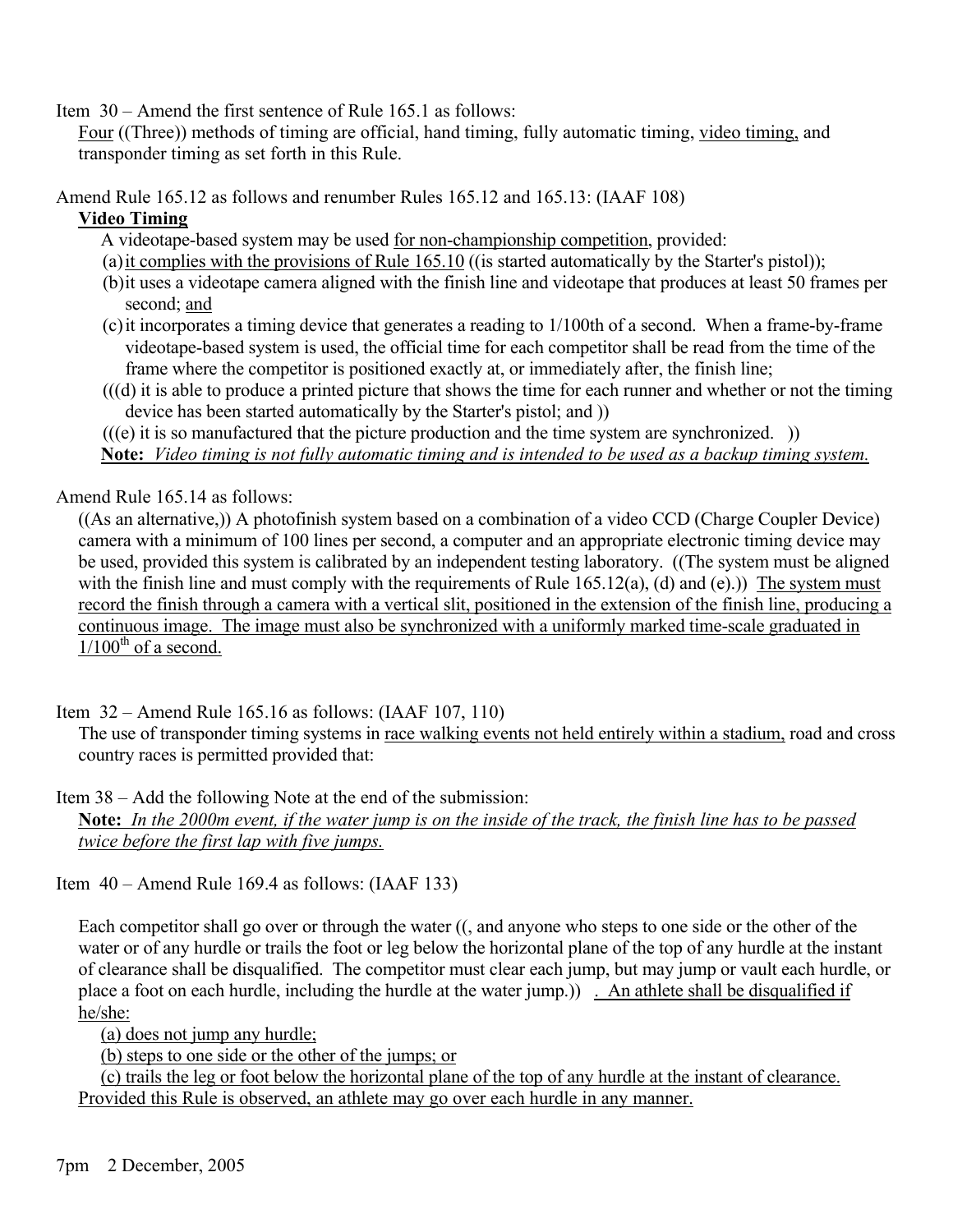Item 41 – Amend Rule 170.8 as follows: (IAAF 135)

In the 4x400 Meters Relay, at the first take-over, which is carried out with the athletes remaining in their lanes, the 2nd runner is not permitted to begin running outside the take-over zone, and shall start within this zone. Similarly, the 3rd and 4th runners shall begin running from within their take-over zones. The second runners in each team shall run in lanes as far as the nearer edge of the breakline after the first turn where the runner may leave their respective lanes. ((may break from their lanes immediately they have passed the line after the first bend (breakline), which will be marked with)) The breakline shall be an arced line 5cm wide across the track, marked at each end ((and)) by a flag or cone ((at least 1.50m high)), positioned ((on each side of the track)) outside the track, at least 30cm from the nearest lane line.

**NOTE:** *To assist competitors in identifying the breakline, small cones or prisms (5cm x 5cm no more than 15cm high) ((of the same color as)),preferably of a different color from the breakline and the lane lines, may be placed on the lane lines immediately before the intersection of each lane line and the breakline.* 

Item 43 – Amend Rule 170.10 as follows: (IAAF 137)

In ((other relay races)) any relay race, when lanes are not used, for a given exchange, waiting runners may ((can)) take an inner position on the track as incoming team members ((arrive)) approach, provided they do not jostle or obstruct another runner so as to impede that runner's progress. In the 4x200m, 4x400m and sprint medley relays, waiting athletes shall maintain the order in accordance with Rule 170.9.

Item  $47 -$ Amend Rule 180.4(e) as follows: (IAAF 145)

In the USA Indoor, Outdoor and Junior Outdoor Track and Field Championships, the order of competition for the fourth and fifth round ((for the final three trials)) shall be in reverse order of the best performance in the first three trials, and the order of competition for the final round shall be in reverse order of the best performance in the first five rounds. In all other competitions, the order of competition for the final three trials shall be in reverse order of the best performance in the first three trials, or in the order used for the above mentioned Championships, as determined by the Games Committee prior to the competition.

Item 56 – Amend Rule 180.20 as follows: (IAAF 157)

The maximum allowance for inclination of runways for jumping events and the Javelin Throw shall not exceed 1:100 laterally and 1:1000 downward in the running direction. In the High Jump, the maximum overall inclination of the runway ((and take-off area)) shall not exceed 1:250 along any radius in the direction of the center of the ((crossbar)) semicircular area located midway between the uprights and having the minimum distance specified in Rule 180.18.

Item 60 – Add Rule 185.9 as follows: (IAAF 170) **Wind Measurement** - See Rules 163.10 through 163.14 for wind gauge placement, operation and reading requirements.

Item 69 –Amend Rule 187.25 as follows: (IAAF 191, 192)

**Arc -** All javelin throws shall be made from an arc of a circle drawn with a radius of 8m at the end of a runway 4m wide. This arc shall consist of a painted stripe or made of wood ((, metal,)) or other similar ((suitable)) material 7cm in width ((, painted)). It shall be white and sunk flush with the ground. Lines shall be drawn from the extremities of the arc at right angles to the parallel lines marking the runway. These lines should be 75cm in length, from the inner edge of the runway line, and 7cm in width. \*\*\* Make appropriate correction to Figure 11 \*\*\*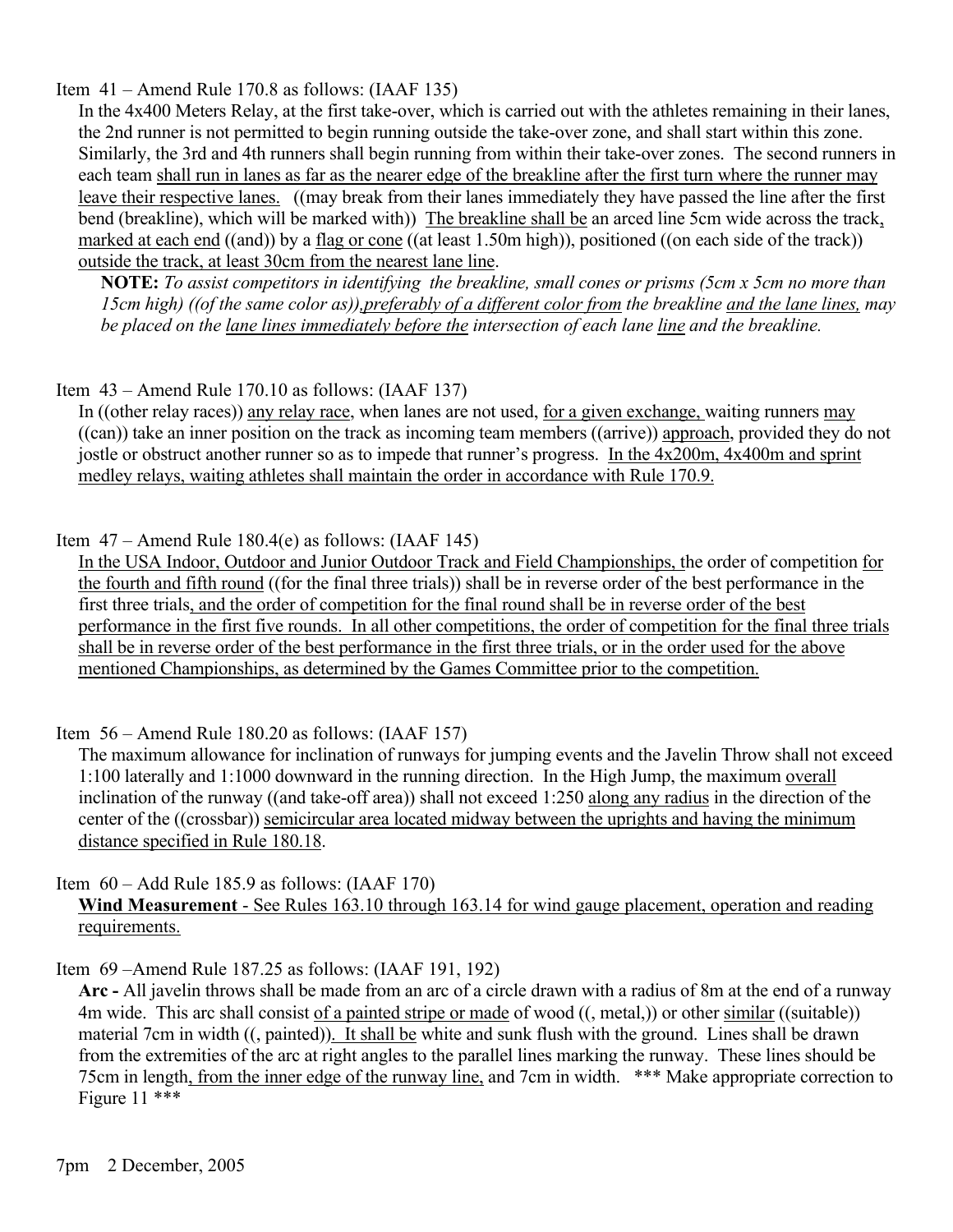Item 72 –Amend Rule 187.23 as follows: (IAAF 195)

**Shot Put Stop Board -** The stop board shall be made of wood or ((some)) other suitable material in the shape of an arc so that the inner edge coincides with the inner edge of the rim of the circle ((, and)). The stop board shall be centered midway between the sector lines, and be so made that it can be firmly fixed to the ground. The board shall measure not less than 11.2cm wide, and have a chord between the ends of the board of 1.15m to 1.21m ( $\pm$  0.01m) in length. ((to 30 cm wide, 1.15m ( $\pm$  1cm) long measured straight end to end and)) The board shall be10cm  $(\pm 2$ mm) high in relation to the level of the inside of the circle. The board shall be painted white. A diagram showing the layout of the Shot circle appears in Figure 9. \*\*\* Make appropriate correction to Figure 9 \*\*\*

Item 80 – Amend Rule 230.2a as follows: (IAAF 248)

## **CAUTION**

(a) Competitors must be cautioned by any Judge when, by their mode of progression, they are in danger of ((ceasing)) failing to comply with the definition of race walking (see Rule 232); but they ((are not entitled to)) shall not be given a second caution ((from)) by one and the same Judge for the same offense. Having cautioned a competitor, the Judge shall record all such cautions on the Judge's Tally Sheet.

Item  $81 -$ Amend Rule 230.1(c) and add a new 230.1(d) as follows:

- (c) The Chief Judge shall assign the Judges to their respective judging areas and explain the judging procedure to be used during the race. At International Selection Competitions, the Chief Judge shall act as the supervising official for the competition and act as a Judge only in the special circumstance described in 230.3(f).
- (d) A Chief Judge's Assistant may be appointed to assist with the notification of disqualifications. At International Selections competitions, the position is required. The Chief Judge's Assistant shall not act as a Race Walking Judge.
- (g) In road races, depending on the size layout of the course there should be a minimum of six to a maximum of nine Judges including the Chief Judge. In track races, indoors and outdoors, there should be five Judges including the Chief Judge. At International Selection Competitions there shall be six judges (including the Chief Judge) when the trial is conducted on a track, and there shall be no more than 9 judges (including the Chief Judge) when the trial is conducted on a road course.

Amend Rule 230.3 as follows: (IAAF 245, 251, 255, 257, 262)

- (a) When ((in the opinion of a Judge,)) a Judge observes a competitor who fails to comply with Rule 232.2, the Judge shall issue a red card. A red card is that Judge's proposal for disqualification of a competitor.
- (b) Red cards shall be given to the Recorder as soon as possible. If there is no Recorder, the red card shall be given to the Chief Judge. A Judge shall record all proposals for disqualification on the Judge's Tally Sheet.
- (c) When red cards from three different Judges have been sent to the Recorder or Chief Judge ((propose disqualifications)) on the same competitor, that competitor is disqualified and shall be notified of this disqualification by the Chief Judge or the Chief Judge's Assistant.
- (d) Notification of disqualification shall be given as soon as practicable after the competitor has finished, if it is impractical to notify the competitor of the disqualification during the race. The failure to give prompt notification shall not result in the reinstatement of a disqualified competitor.
- 7pm 2 December, 2005